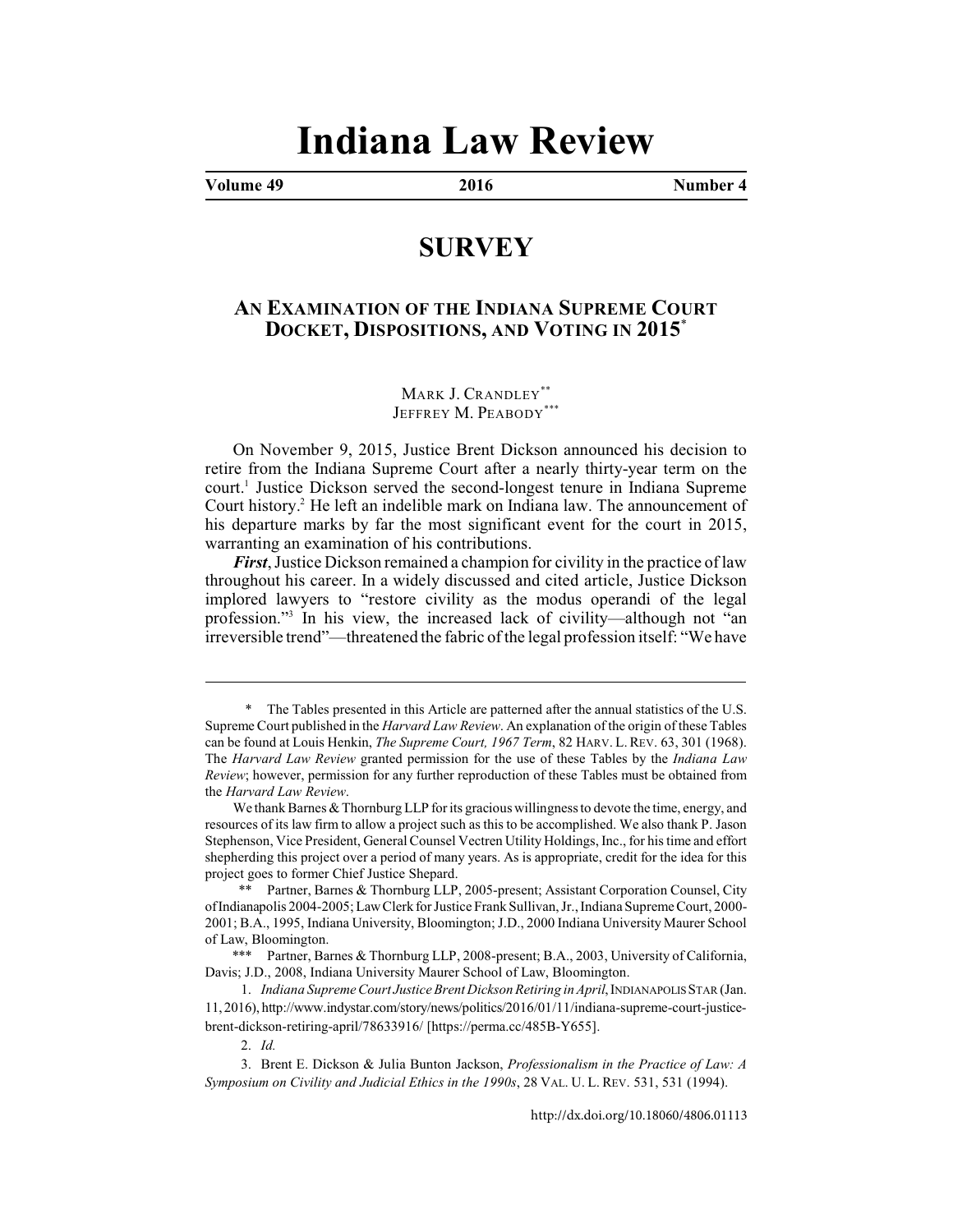chosen the law as a noble profession. But when lawyers abandon civility, they defame this nobility. The essence of lawyer civility is not just how we treat each other; it is how we treat the law as an institution and as our profession."<sup>4</sup> He continued not only to bring this message to the lawyers of the state, but to live it through how he conducted himself as a justice. He was often a consensus builder and seldom found himself a lone dissenter. This is borne out by the court's statistics for 2015, in which he agreed with none of his colleagues in less than 85% of all cases.<sup>5</sup> He wrote the fewest number of dissents in 2015 as well, dissenting only a single time.<sup>6</sup> Moreover, the Indiana State Bar Association awarded him its 2015 Civility Award.<sup>7</sup>

*Second*, no review of Justice Dickson's tenure would be complete without recognizing the life he helped breathe into Indiana's Equal Privileges and Immunities Clause.<sup>8</sup> For years, that provision lay dormant as courts construed it to simply mimic the effect of the Equal Protection Clause of the Fourteenth Amendment.<sup>9</sup> However, Justice Dickson authored a new methodology for reviewing claims under Indiana's Equal Privileges and Immunities Clause in the seminal case of *Collins v. Day*.<sup>10</sup> Instead of simply applying federal analysis, *Collins* established a two-part test based on the language and history of the Indiana constitution: "First, the disparate treatment accorded by the legislation must be reasonably related to inherent characteristics which distinguish the unequally treated classes. Second, the preferential treatment must be uniformly applicable and equally available to all persons similarly situated."<sup>11</sup> Collins' influence has proven to be lasting, as an almost-forgotten clause has become a lively source of Indiana constitutional discussion. As of this writing, courts have cited *Collins* more than 180 times since 1994 and secondary sources have examined *Collins* almost 200 times.<sup>12</sup>

*Third*, Justice Dickson's jurisprudence helped illuminate the religious freedoms enjoyed by Hoosiers under the Indiana Constitution. In dozens of cases spanning his decades on the Court, Justice Dickson helped define what religious freedom and freedom of conscience mean under the Indiana Constitution. Religious freedom plays an important role in Indiana's constitutional hierarchy. Distinct from the broad language of the First Amendment to the Federal

- 10. *Id.*
- 11. *Id.* at 80.

12. This information was obtained from the citing referencestab for the case on Westlaw. An image of this tab as of May 12, 2016 is available with the authors.

<sup>4.</sup> *Id.* at 541.

<sup>5.</sup> *See infra* Table B-3: Voting Alignments for All Cases.

<sup>6.</sup> *Id.*

<sup>7.</sup> Carissa Long, *Justice Brent E. Dickson Receives Civility Award from the Indiana State Bar Association*, IND. ST. B. ASS'N (Oct. 29, 2015), http://www.inbar.org/news/257865/Justice-Brent-E.-Dickson-receives-Civility-Award-from-the-Indiana-State-Bar-Association.htm [https://perma.cc/X2VV-H5JE].

<sup>8.</sup> IND. CONST. art. 1, § 23.

<sup>9.</sup> Collins v. Day, 644 N.E.2d 72, 74 (Ind. 1994)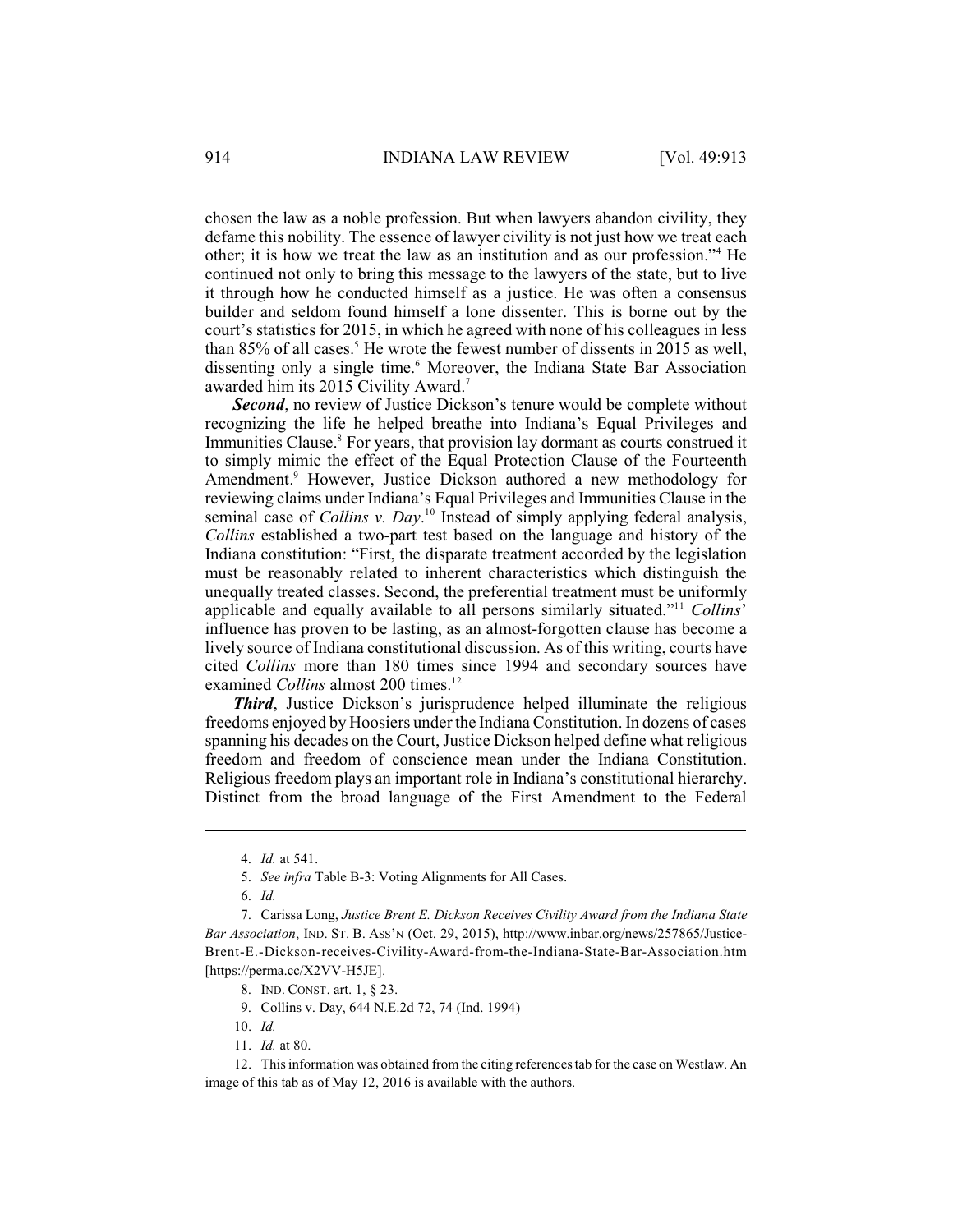Constitution, the Indiana Constitution contains six separate provisions safeguarding various aspects of religious freedom.<sup>13</sup> Justice Dickson's work helped illuminate what these provisions meant in concrete contexts, having authored opinions that: (1) protected the interests of religious institutions facing condemnation; $^{14}$  (2) examined the interplay between school voucher programs and freedom of religion;<sup>15</sup> (3) set the standard for resolving disputes among church members;  $^{16}$  and (4) upheld a dual-enrollment system that gave public schools funding for providing secular education services to children in parochial schools.<sup>17</sup>

*Fourth*, Justice Dickson remained faithful to the Indiana Supreme Court's role in the administration of justice. The demands on a supreme court justice extend beyond authoring opinions. Over his three-decade judicial career, Justice Dickson chaired the Supreme Court Records Management Committee, the Judicial Data Processing Oversight Committee, the Task Force on Access to Court Records, and various other committees.<sup>18</sup> He also served as a liaison to the Disciplinary Commission and Board of Law Examiners.<sup>19</sup> Yet he has remained one of the court's more robust justices, authoring as many or more opinions each year than his colleagues.<sup>20</sup> For instance, in each of the last five years—including 2015, with hisretirement pending—he authored the second most opinions of any justice on the court. $21$ 

Justice Dickson's countless contributions have left an indelible mark on the Indiana Supreme Court—for the better. We turn now to an examination of the Indiana Supreme Court's docket in 2015.

**Table A.** The court issued a total of 87 opinions in 2015, slightly down from the 100 opinions issued in 2014, but still greater than the 74 opinions issued in 2013. As in the past few years, the court again handed down more civil cases than

13. *See* IND. CONST. art. 1, §§ 2-8.

14. City Chapel Evangelical Free Inc. v. City of S. Bend, 744 N.E.2d 443 (Ind. 2001).

15. Meredith v. Pence, 984 N.E.2d 1213 (Ind. 2013).

16. Presbytery of Ohio Valley, Inc. v. Olivet Presbyterian Church, Inc., 973 N.E.2d 1099 (Ind. 2012).

17. Embry v. O'Bannon, 798 N.E.2d 157 (Ind. 2003).

18. *Justice Brent E. Dickson*, IND.JUD.BRANCH, http://www.in.gov/judiciary/citc/2829. htm [https://perma.cc/Z8KF-5GLR] (last visited May 12, 2016).

19. *Id.*

20. *See, e.g.*, *infra* Table A: Opinions.

21. *See infra* Table A: Opinions; Mark Crandley & Jeffrey M. Peabody, *An Examination of the Indiana Supreme Court Docket, Dispositions, and Voting in 2014*, 48 IND.L.REV[. 1133, 11](http://dx.doi.org/10.18060/4806.0036)37 (2015); Mark Crandley & Jeffrey M. Peabody, *An Examination of the Indiana Supreme Court Docket, Dispositions, and Voting in 2013*, 47 IND.L.REV. 929, 933 (2014); Mark Crandley, Jeffrey M. Peabody, P. Jason Stephenson, *An Examination of the Indiana Supreme Court Docket, Dispositions, and Voting in 2012*, 46 IND. L. REV. 881, 886 (2013); Mark Crandley, Jeffrey M. Peabody, P. Jason Stephenson, *An Examination of the Indiana Supreme Court Docket, Dispositions, and Voting in 2011*, 45 IND. L. REV. 917, 922 (2012).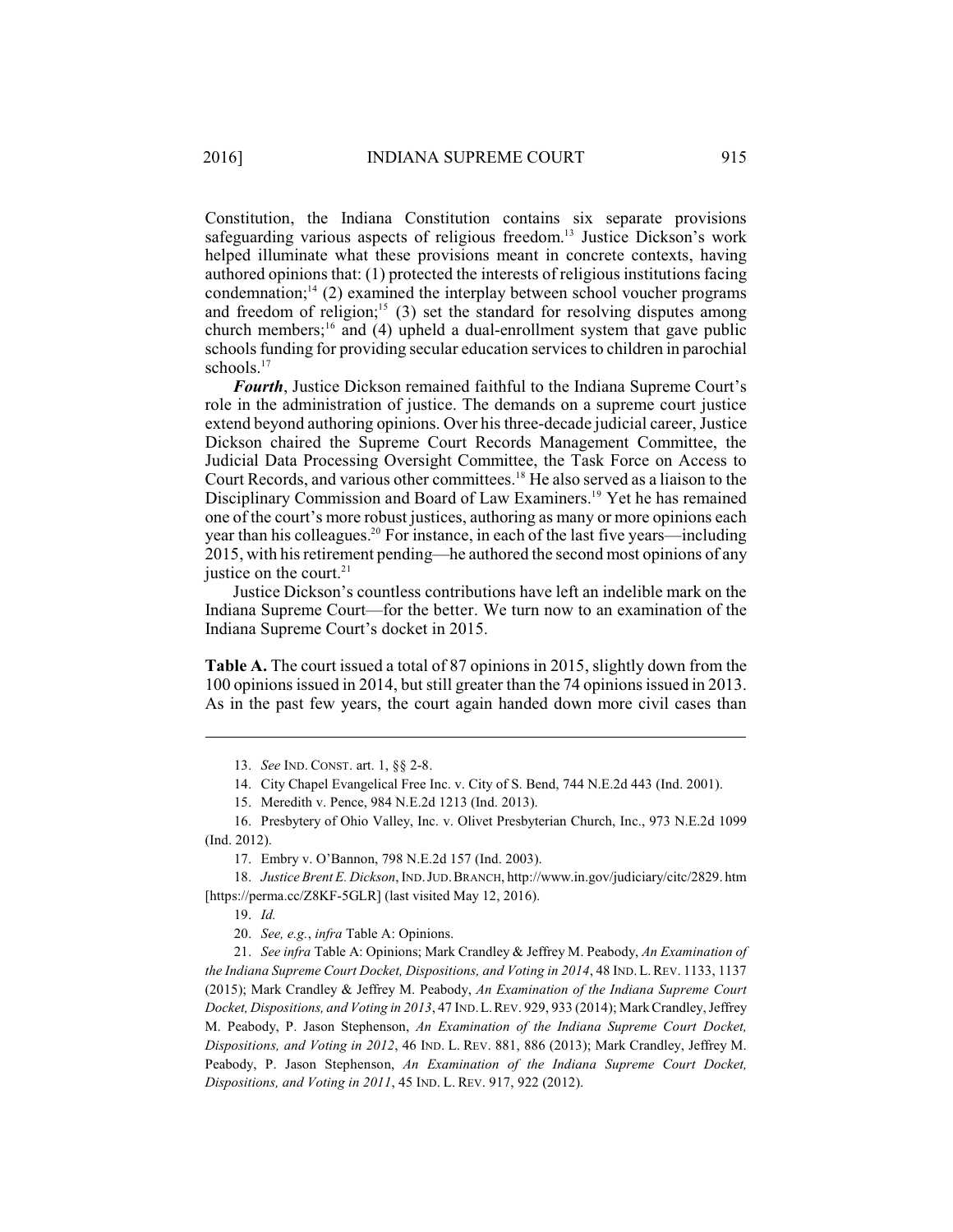criminal cases, although the difference was slight. 55% of the opinions came in civil cases, as compared to 58% in 2014. The opinions were fairly evenly distributed among the justices, with Justice David writing the most opinions with eighteen, followed next by Chief Justice Rush and Justice Dickson with seventeen.

**Table B-1.** The court was generally well aligned in civil cases, although alignments were generally lower than in 2014. Chief Justice Rush and Justice Massa had the highest level of alignment, agreeing in 96% of the civil cases heard. In contrast, Justices Rucker and Dickson agreed in 81% of the civil cases heard, lower than any pair of justices in 2014 or 2013. Justices Rucker and David agreed in 85% of civil cases, again less than any pair of justices in 2014 or 2013.

**Table B-2.** As was the case in 2014, the court showed less alignment in criminal cases. For the second consecutive year, the lowest alignment in criminal cases was between Justices Massa and Rucker, who agreed only 79% of the time. This continues a trend of non-alignment between these justices, who agreed less the second least amount of time in 2013 and the least in 2012, with only 68% agreement in criminal cases. The highest alignment was between Chief Justice Rush and Justice Massa, who agreed in 92% of the criminal cases handed down in 2015. The same justices agreed the second most in 2014.

**Table B-3.** The court continues to show a generally high level of alignment across all cases. The lowest overall alignment was between Justices Massa and Rucker at 84%, while Chief Justice Rush aligned with Justice Massa in 94% of the cases. This marks the third consecutive year in which no pair of justices agreed in less than 80% of cases.

**Table C.** The court continues to reach unanimous decisions in most of its cases, with unanimous opinions handed down in 83% of cases (not counting judicial and attorney discipline cases). The level of unanimity dipped slightly from the levels seen in 2014 (88%) and 2013 (84%). Of the 15 separate opinions, two were concurrences, meaning dissents were included in 15% of the cases in 2015. This was the highest percentage of cases drawing dissents since the 34% in 2012.

**Table D.** After hitting a low of 3% in 2014, the percentage of the court's decisions that were split 3-2 increased substantially to nearly 14% in 2015. Notably, both Chief Justice Rush and Justice Massa were in the majority for nine of the twelve split decisions.

**Table E-1.** The number of reversals remained relatively constant from 2014, as the court reversed in 59% of its cases, as compared to 58% of cases in 2014. Civil cases continued to experience a significantly higherrate of reversal, as 73% of all civil cases transferred to the court were reversed. Last year, criminal cases accepted for transfer were more likely to be affirmed than to be reversed; this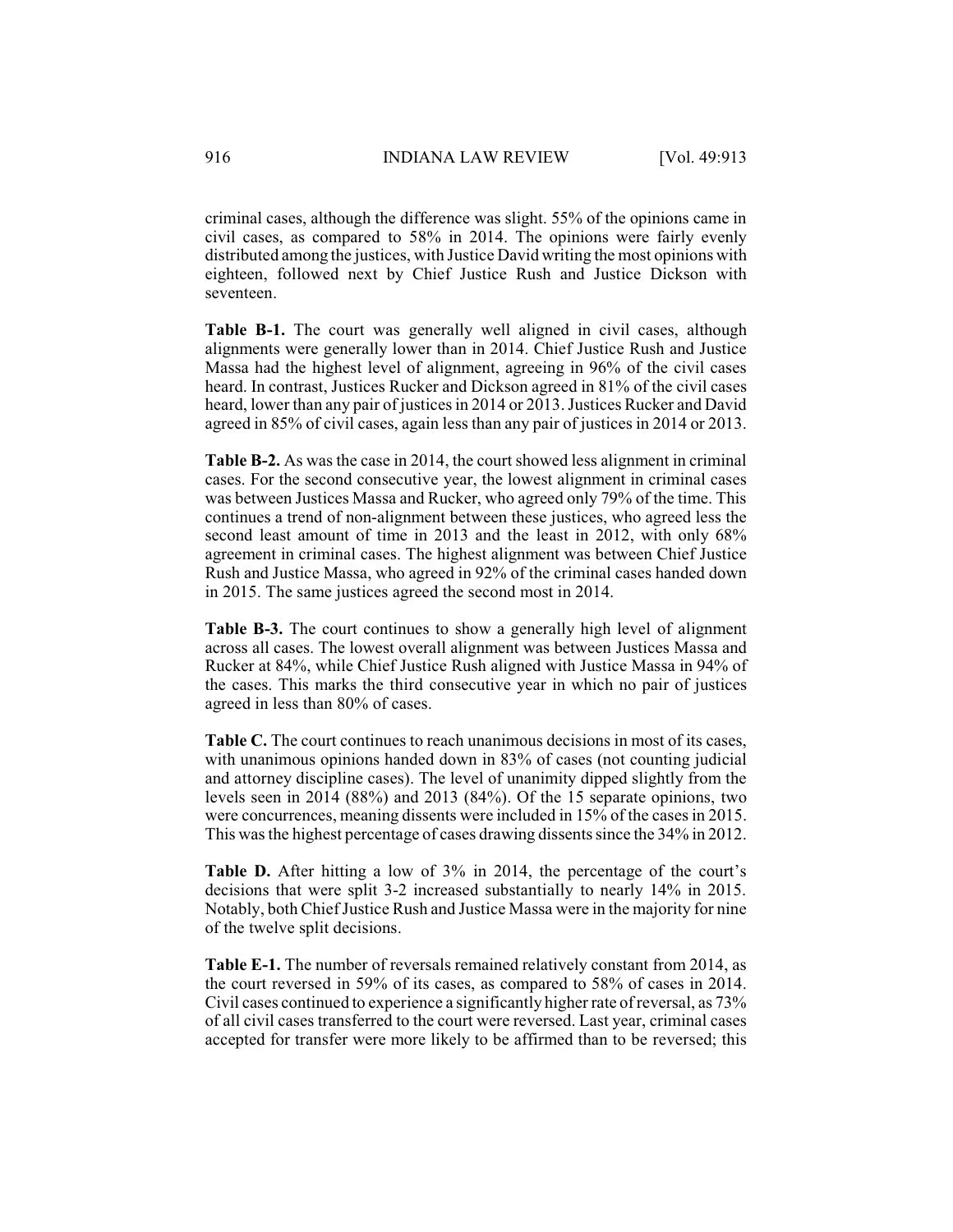year, the opposite istrue—63% of all criminal appeals accepted for transfer were reversed.

**Table E-2.** The number of petitions to transfer in 2015 dropped slightly as compared to 2014, with about 3.5% fewer petitions than last year. That said, the percentage of petitions the court granted remained relatively high, with 11% of all petitions being granted, as compared to 12% in 2014.

**Table F.** The court's cases continue to cover a broad scope of topics, including 22 different substantive areas of law in 2015. In particular, the court heard several more cases involving the death penalty or life without parole than in 2014. On the flip side, the court handed down fewer opinions dealing with divorce, child support, and medical malpractice.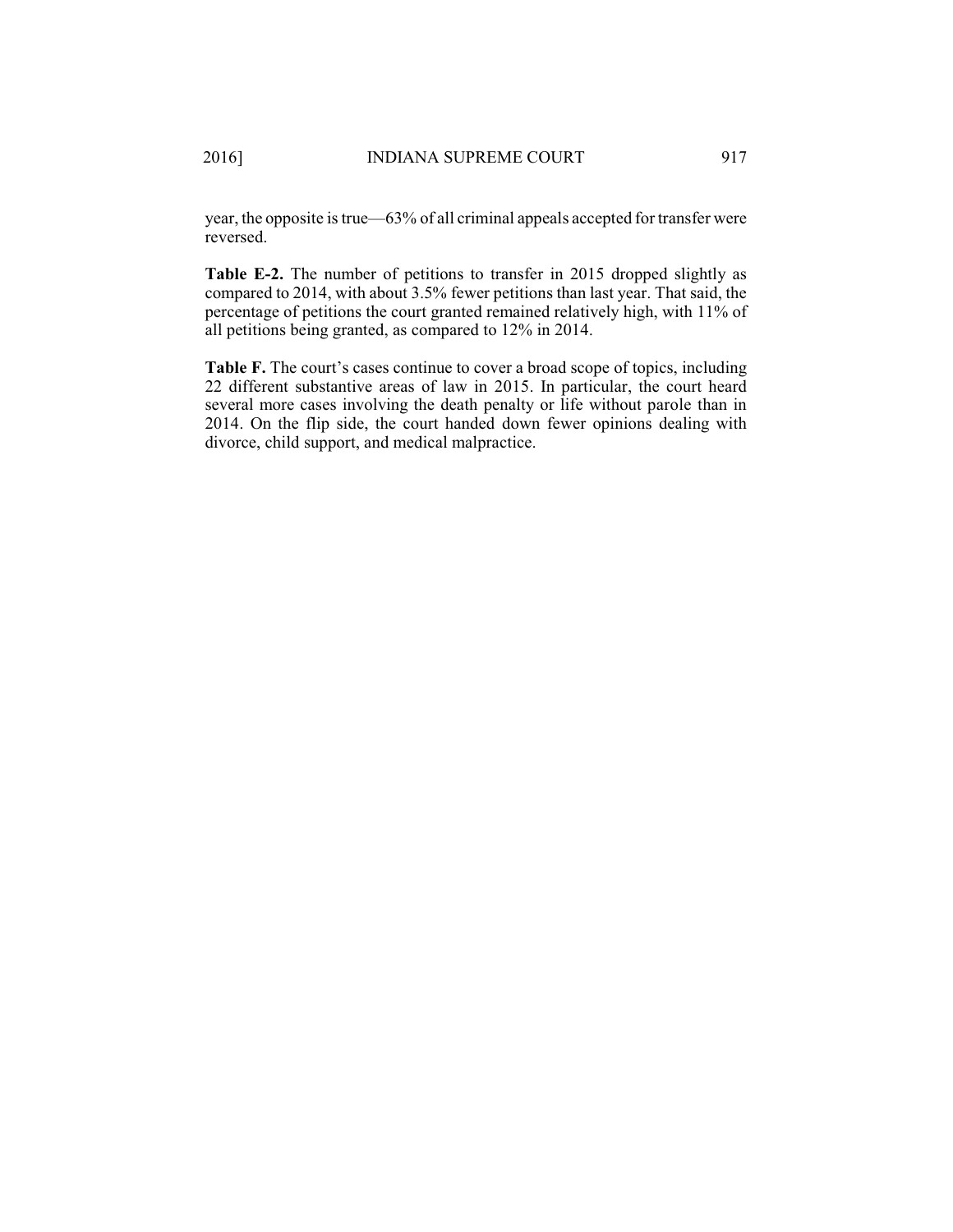| <b>VIIIIUI</b> I |          |                                |       |          |                                 |              |                  |                  |       |  |
|------------------|----------|--------------------------------|-------|----------|---------------------------------|--------------|------------------|------------------|-------|--|
|                  |          | OPINIONS OF COURT <sup>®</sup> |       |          | <b>CONCURRENCES<sup>®</sup></b> |              |                  | <b>DISSENTSd</b> |       |  |
|                  | Criminal | Civil                          | Total | Criminal | Civil                           | Total        | Criminal         | Civil            | Total |  |
| Rush, C.J.       | 5        | 12                             | 17    | $\theta$ |                                 |              | $\boldsymbol{0}$ |                  |       |  |
| David, J.        | 10       | 8                              | 18    | $\theta$ | 1                               |              | $\overline{c}$   | $\overline{c}$   | 4     |  |
| Rucker, J.       | 9        | 3                              | 12    |          | $\mathbf{0}$                    |              | 4                | $\overline{c}$   | 6     |  |
| Dickson, J.      | 6        | 11                             | 17    | $\theta$ | $\mathbf{0}$                    | $\theta$     | $\mathbf{0}$     |                  |       |  |
| Massa, J.        | 8        | 5                              | 13    | $\theta$ | $\mathbf{0}$                    | $\mathbf{0}$ | 2                | $\boldsymbol{0}$ | 2     |  |
| Per Curiam       |          | 9                              | 10    |          |                                 |              |                  |                  |       |  |
| Total            | 39       | 48                             | 87    |          | 2                               | 3            | 8                | 6                | 14    |  |

**TABLE A OPINIONS a**

<sup>a</sup> These are opinions and votes on opinions by each justice and in per curiam in the 2015 term. The Indiana Supreme Court is unique because it is the only supreme court to assign each case to a justice by a consensus method. Cases are distributed by a consensus of the justices in the majority on each case either by volunteering or nominating writers. "The chief justice does not have any . . . power to direct or control the assignments other than as a member of the majority." *See* Melinda Gann Hall, *Opinion Assignment Procedures and Conference Practices in State Supreme Courts*, 73 JUDICATURE 209, 213 (1990). The order of discussion and voting is started by the most junior member of the court and follows in reverse seniority. *See id.* at 210.

<sup>b</sup> This is only a counting of full opinions written by each justice. Plurality opinions that announce the judgment of the court are counted as opinions of the court. It includes opinions on civil, criminal, and original actions.

<sup>e</sup> This category includes both written concurrences, joining in written concurrence, and votes to concur in result only.

<sup>d</sup> This category includes both written dissents and votes to dissent without opinion. Opinions concurring in part and dissenting in part, or opinions concurring in part only and differing on another issue, are counted as dissents.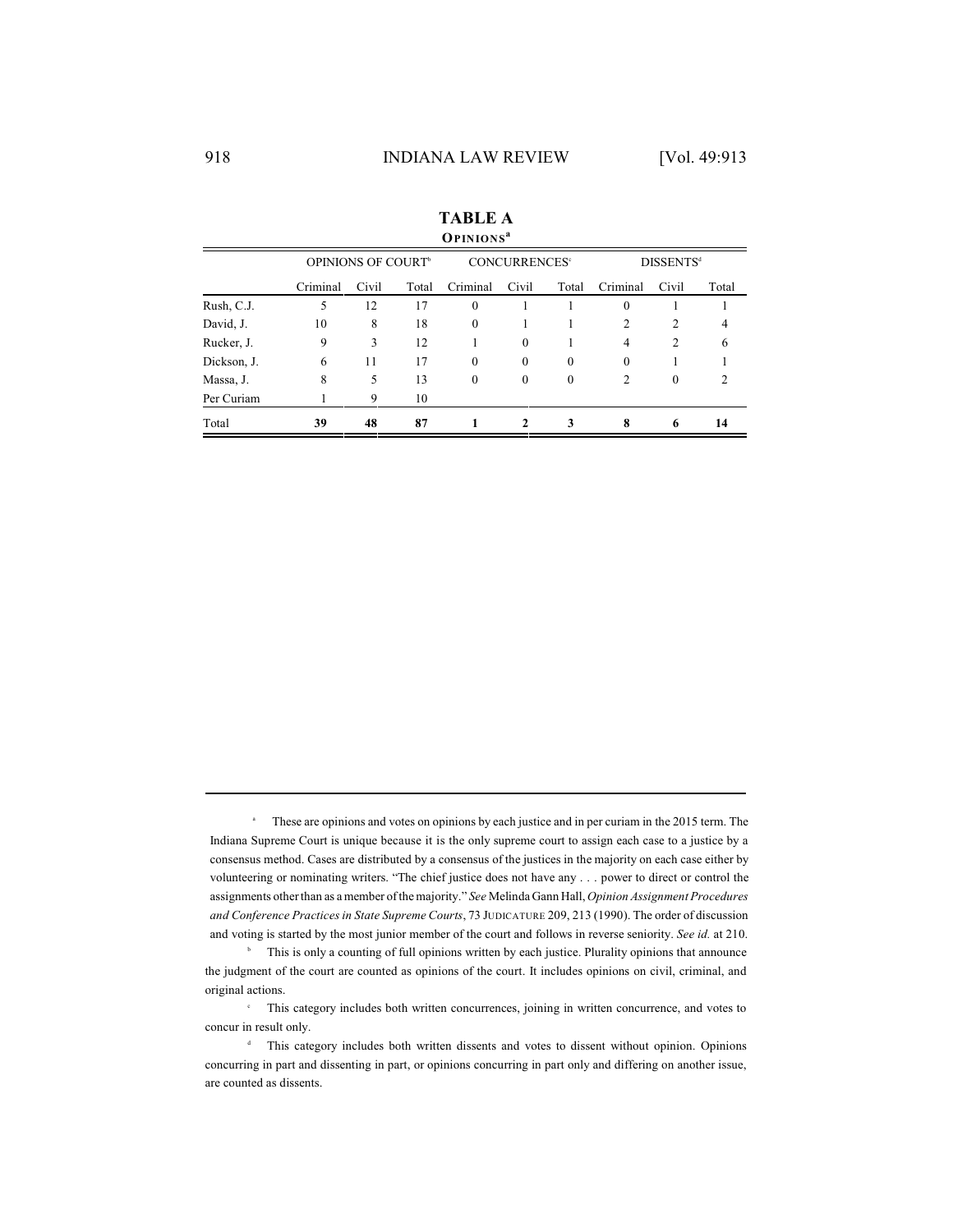|            |               | Massa            | Dickson          | David          | Rucker         | ${\it Rush}$     |
|------------|---------------|------------------|------------------|----------------|----------------|------------------|
|            | $\circ$       |                  | 44               | 44             | 42             | 45               |
|            | S             |                  | $\mathbf{0}$     | $\mathbf{0}$   | $\mathbf{0}$   | 1                |
| Massa, J.  | D             |                  | 44               | 44             | 42             | 46               |
|            | N             |                  | 48               | 48             | 48             | 48               |
|            | $\mathbf{P}$  |                  | 92%              | 92%            | 88%            | 96%              |
|            | $\mathcal{O}$ | 44               |                  | 43             | 39             | 42               |
| Dickson,   | S             | $\mathbf{0}$     |                  | $\overline{2}$ | $\mathbf{0}$   | $\boldsymbol{0}$ |
| J.         | D             | 44               |                  | 45             | 39             | 42               |
|            | N             | 48               |                  | 48             | 48             | 48               |
|            | ${\bf P}$     | 92%              |                  | 94%            | 81%            | 88%              |
|            | $\mathcal{O}$ | 44               | 43               |                | 41             | 43               |
|            | S             | $\mathbf{0}$     | $\overline{2}$   |                | $\mathbf{0}$   | $\boldsymbol{0}$ |
| David, J.  | D             | 44               | 45               |                | 41             | 43               |
|            | N             | 48               | 48               |                | 48             | 48               |
|            | P             | 92%              | 94%              |                | 85%            | 88%              |
|            | $\circ$       | 42               | 39               | 41             |                | 43               |
|            | S             | $\boldsymbol{0}$ | $\mathbf{0}$     | $\mathbf{0}$   |                | $\overline{2}$   |
| Rucker, J. | D             | 42               | 39               | 41             |                | 45               |
|            | N             | 48               | 48               | 48             |                | 48               |
|            | P             | 88%              | 81%              | 85%            |                | 92%              |
|            | $\mathbf{O}$  | 45               | 42               | 43             | 43             |                  |
|            | S             | $\mathbf{1}$     | $\boldsymbol{0}$ | $\mathbf{0}$   | $\overline{2}$ |                  |
| Rush, C.J. | D             | 46               | 42               | 43             | 45             |                  |
|            | N             | 48               | 48               | 48             | 48             |                  |
|            | P             | 96%              | 88%              | 88%            | 92%            |                  |

**TABLE B-1 VOTING ALIGNMENTS FOR CIVIL CASES e**

This Table records the number of times that one justice voted with another in full-opinion decisions, including per curiam, for only civil cases. For example, in the top set of numbers for Justice Massa, 44is the number of times Justice Massa and Justice Dickson agreed in a full majority opinion in a civil case. Two justices are considered to have agreed whenever they joined the same opinion, as indicated by either the reporter or the explicit statement of a justice in the body of his or her own opinion. The Table does not treat two justices as having agreed if they did not join the same opinion, even if they agreed only in the result of the case or wrote separate opinions revealing little philosophical disagreement.

- "O" represents the number of decisions in which the two justices agreed in opinions of the court or opinions announcing the judgment of the court.
- "S" represents the number of decisions in which the two justices agreed in separate opinions, including agreements in both concurrences and dissents.
- "D" represents the number of decisions in which the two justices agreed in either a majority, dissenting, or concurring opinion.
- "N" represents the number of decisions in which both justices participated and thus the number of opportunities for agreement.
- "P" represents the percentage of decisions in which one justice agreed with another justice, calculated by dividing "D" by "N."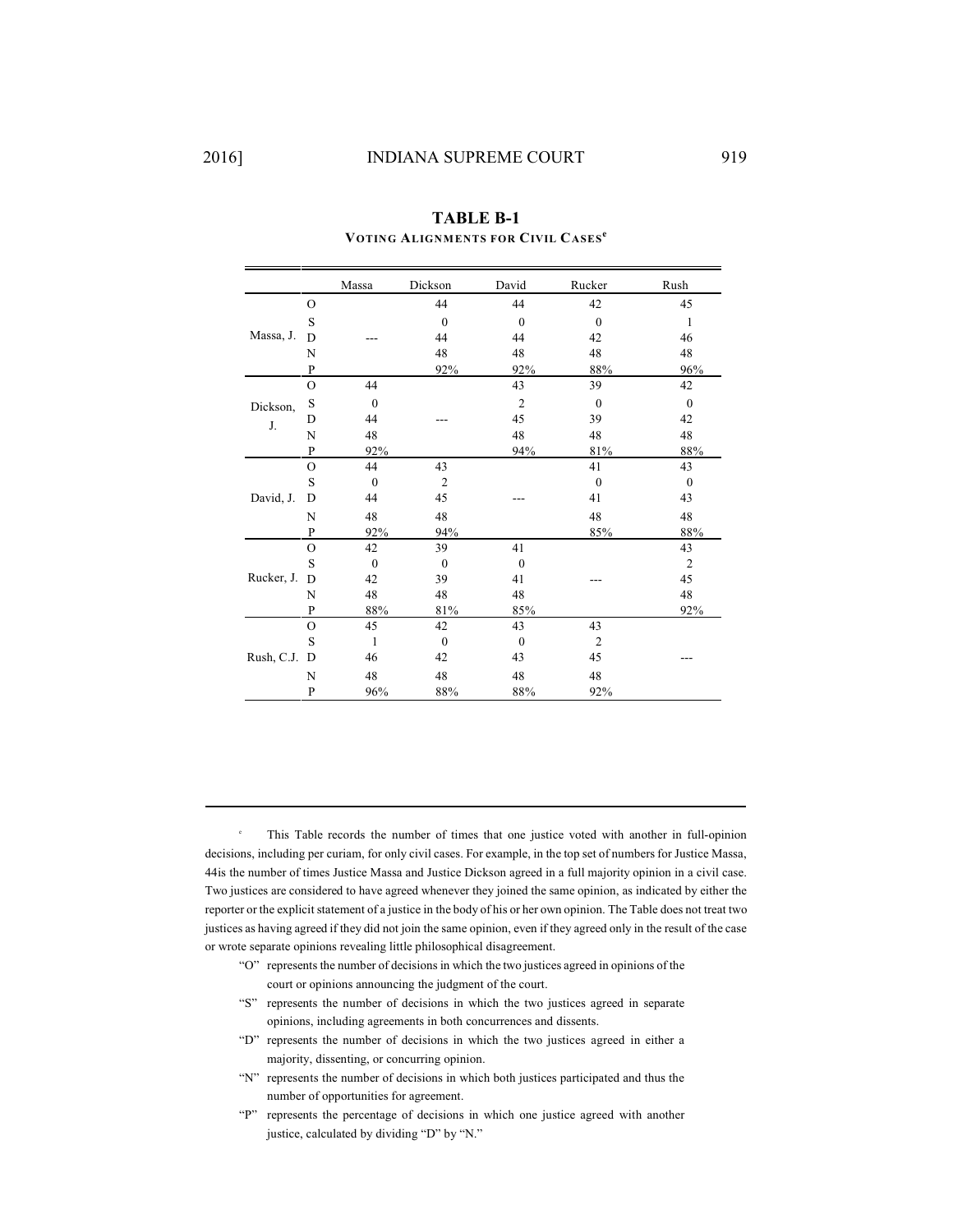|            |               | Massa        | Dickson        | David        | Rucker         | Rush             |
|------------|---------------|--------------|----------------|--------------|----------------|------------------|
|            | $\Omega$      |              | 35             | 36           | 31             | 36               |
|            | S             |              | $\mathbf{0}$   | $\mathbf{0}$ | $\overline{0}$ | $\mathbf{0}$     |
| Massa, J.  | D             |              | 35             | 36           | 31             | 36               |
|            | N             |              | 39             | 39           | 39             | 39               |
|            | $\mathbf{P}$  |              | 90%            | 92%          | 79%            | 92%              |
|            | $\circ$       | 35           |                | 35           | 33             | 35               |
| Dickson,   | S             | $\mathbf{0}$ |                | $\theta$     | $\overline{2}$ | $\boldsymbol{0}$ |
| J.         | D             | 35           |                | 35           | 35             | 35               |
|            | N             | 39           |                | 39           | 39             | 39               |
|            | ${\bf P}$     | 90%          |                | 90%          | 90%            | 90%              |
|            | $\mathcal{O}$ | 36           | 35             |              | 32             | 35               |
|            | S             | $\mathbf{0}$ | $\mathbf{0}$   |              | 1              | $\mathbf{0}$     |
| David, J.  | D             | 36           | 35             |              | 33             | 35               |
|            | N             | 39           | 39             |              | 39             | 39               |
|            | P             | 92%          | 90%            |              | 85%            | 90%              |
|            | $\mathcal{O}$ | 31           | 33             | 32           |                | 32               |
|            | S             | $\mathbf{0}$ | $\overline{2}$ | 1            |                | 1                |
| Rucker, J. | D             | 31           | 35             | 33           |                | 33               |
|            | N             | 39           | 39             | 39           |                | 39               |
|            | P             | 79%          | 90%            | 85%          |                | 85%              |
|            | $\mathbf{O}$  | 36           | 35             | 35           | 32             |                  |
|            | S             | $\theta$     | $\mathbf{0}$   | $\mathbf{0}$ | 1              |                  |
| Rush, C.J. | D             | 36           | 35             | 35           | 33             |                  |
|            | N             | 39           | 39             | 39           | 39             |                  |
|            | P             | 92%          | 90%            | 90%          | 85%            |                  |

**TABLE B-2 VOTING ALIGNMENTS FOR CRIMINAL CASES f**

This Table records the number of times that one justice voted with another in full-opinion decisions, including per curiam, for only criminal cases. For example, in the top set of numbers for Justice Massa, 36is the number of times Justice Massa and Justice Dickson agreed in a full majority opinion in a criminal case. Two justices are considered to have agreed whenever they joined the same opinion, as indicated by either the reporter or the explicit statement of a justice in the body of his or her own opinion. The Table does not treat two justices as having agreed if they did not join the same opinion, even if they agreed only in the result of the case or wrote separate opinions revealing little philosophical disagreement.

- "O" represents the number of decisions in which the two justices agreed in opinions of the court or opinions announcing the judgment of the court.
- "S" represents the number of decisions in which the two justices agreed in separate opinions, including agreements in both concurrences and dissents.
- "D" represents the number of decisions in which the two justices agreed in either a majority, dissenting, or concurring opinion.
- "N" represents the number of decisions in which both justices participated and thus the number of opportunities for agreement.
- "P" represents the percentage of decisions in which one justice agreed with another justice, calculated by dividing "D" by "N."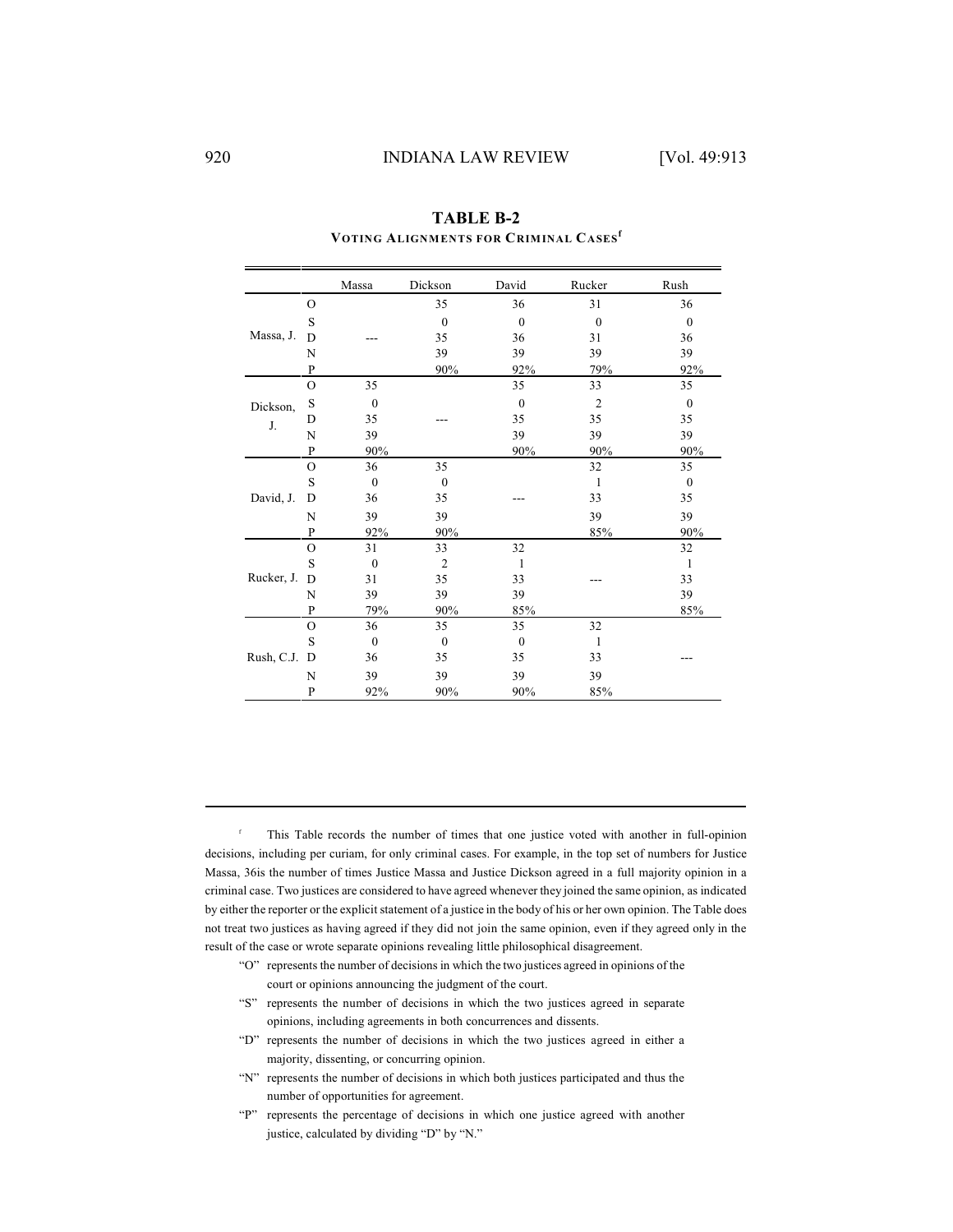|            |                | Massa        | Dickson        | David          | Rucker         | Rush             |
|------------|----------------|--------------|----------------|----------------|----------------|------------------|
|            | $\Omega$       |              | 79             | 80             | 73             | 81               |
|            | S              |              | $\mathbf{0}$   | $\mathbf{0}$   | $\mathbf{0}$   | 1                |
| Massa, J.  | D              |              | 79             | 80             | 73             | 82               |
|            | N              |              | 87             | 87             | 87             | 87               |
|            | $\mathbf{P}$   |              | 91%            | 92%            | 84%            | 94%              |
|            | $\mathcal{O}$  | 79           |                | 78             | 72             | 77               |
| Dickson,   | S              | $\mathbf{0}$ |                | $\overline{c}$ | $\overline{c}$ | $\mathbf{0}$     |
| J.         | D              | 79           |                | 80             | 74             | 77               |
|            | N              | 87           |                | 87             | 87             | 87               |
|            | P              | 91%          |                | 92%            | 85%            | 89%              |
|            | $\mathcal{O}$  | 80           | 78             |                | 73             | 78               |
|            | S              | $\mathbf{0}$ | $\overline{2}$ |                | $\mathbf{1}$   | $\boldsymbol{0}$ |
| David, J.  | D              | 80           | 80             |                | 74             | 78               |
|            | N              | 87           | 87             |                | 87             | 87               |
|            | P              | 92%          | 92%            |                | 85%            | 90%              |
|            | $\Omega$       | 73           | 72             | 73             |                | 75               |
|            | S              | $\mathbf{0}$ | $\overline{2}$ | 1              |                | 3                |
| Rucker, J. | D              | 73           | 74             | 74             |                | 78               |
|            | N              | 87           | 87             | 87             |                | 87               |
|            | P              | 84%          | 85%            | 85%            |                | 90%              |
|            | $\mathcal{O}$  | 81           | 77             | 78             | 75             |                  |
|            | S              | 1            | $\mathbf{0}$   | $\mathbf{0}$   | 3              |                  |
| Rush, C.J. | D              | 82           | 77             | 78             | 78             |                  |
|            | N              | 87           | 87             | 87             | 87             |                  |
|            | $\overline{P}$ | 94%          | 89%            | 90%            | 90%            |                  |

**TABLE B-3 VOTING ALIGNMENTS FOR ALL CASES g**

<sup>8</sup> This Table records the number of times that one justice voted with another in full-opinion decisions, including per curiam, for all cases. For example, in the top set of numbers for former Justice Massa, 79is the total number of times Justice Massa and Justice Dickson agreed in all full majority opinions written by the court in 2015. Two justices are considered to have agreed whenever they joined the same opinion, as indicated by either the reporter or the explicit statement of a justice in the body of his or her own opinion. The Table does not treat two justices as having agreed if they did not join the same opinion, even if they agreed only in the result of the case or wrote separate opinions revealing little philosophical disagreement.

- "O" represents the number of decisions in which the two justices agreed in opinions of the court or opinions announcing the judgment of the court.
- "S" represents the number of decisions in which the two justices agreed in separate opinions, including agreements in both concurrences and dissents.
- "D" represents the number of decisions in which the two justices agreed in either a majority, dissenting, or concurring opinion.
- "N" represents the number of decisions in which both justices participated and thus the number of opportunities for agreement.
- "P" represents the percentage of decisions in which one justice agreed with another justice, calculated by dividing "D" by "N."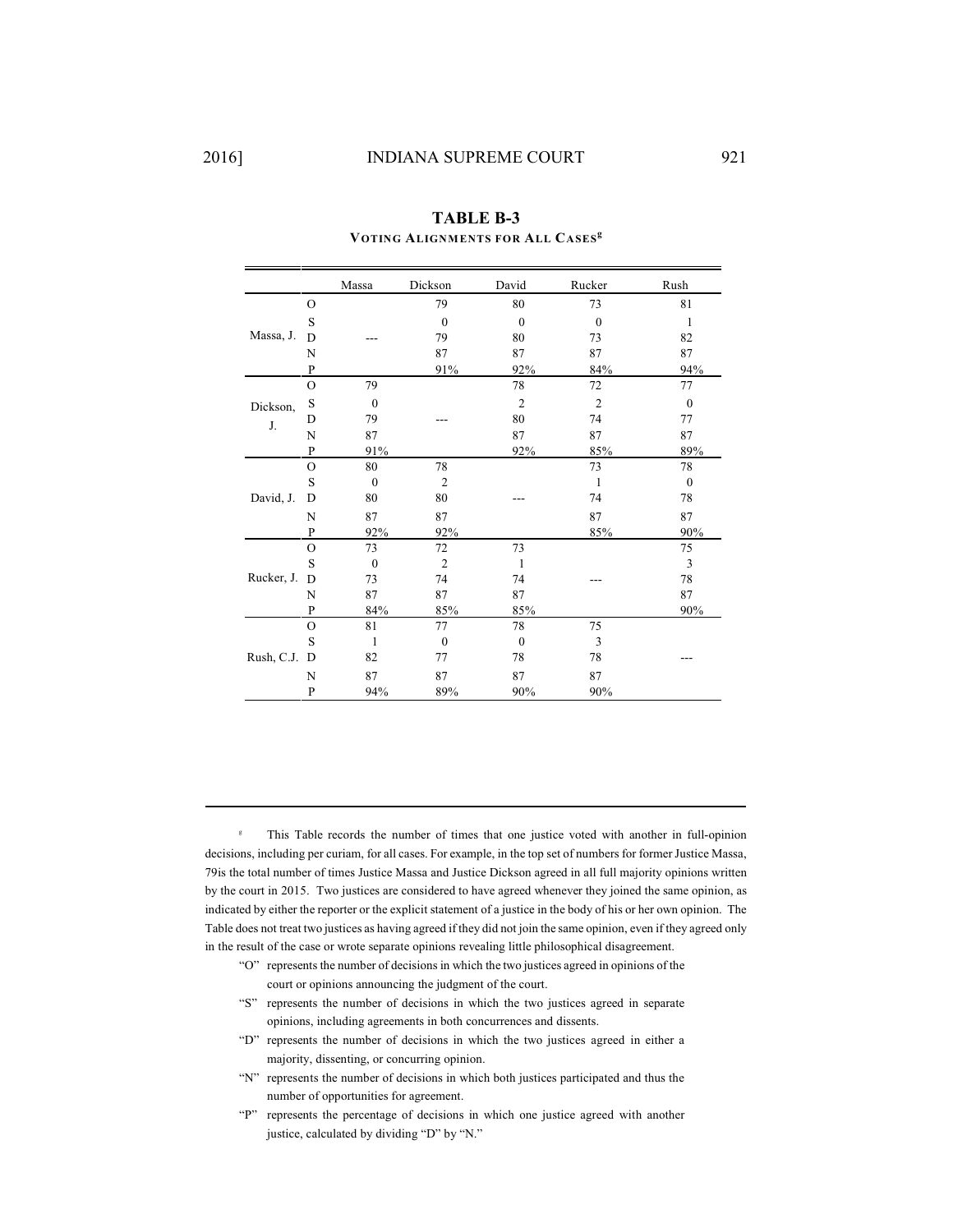| <b>TABLE C</b>                                                     |
|--------------------------------------------------------------------|
| <b>UNANIMITY</b>                                                   |
| (NOT INCLUDING JUDICIAL OR ATTORNEY DISCIPLINE CASES) <sup>h</sup> |

|          |                        |       |          | Unanimous        |              |              | Opinions |       |       |
|----------|------------------------|-------|----------|------------------|--------------|--------------|----------|-------|-------|
|          | Unanimous <sup>i</sup> |       |          | with Concurrence |              | with Dissent |          |       | Total |
| Criminal | Civil                  | Total | Criminal | Civil            | Total        | Criminal     | Civil    | Total |       |
| 31       | 36                     | 67    |          |                  | <sup>2</sup> |              | 6        | 13    | 82    |

<sup>h</sup> This Table tracks the number and percent of unanimous opinions among all opinions written. If, for example, only four justices participated and all concurred, it is still considered unanimous. It also tracks the percentage of overall opinions with concurrence and overall opinions with dissent.

A decision is considered unanimous onlywhen all justices participating in the case voted to concur i in the court's opinion, as well as its judgment. When one or more justices concurred in the result, but not in the opinion, the case is not considered unanimous.

A decision is listed in this column if one or more justices concurred in the result, but not in the j opinion of the court or wrote a concurrence, and there were no dissents.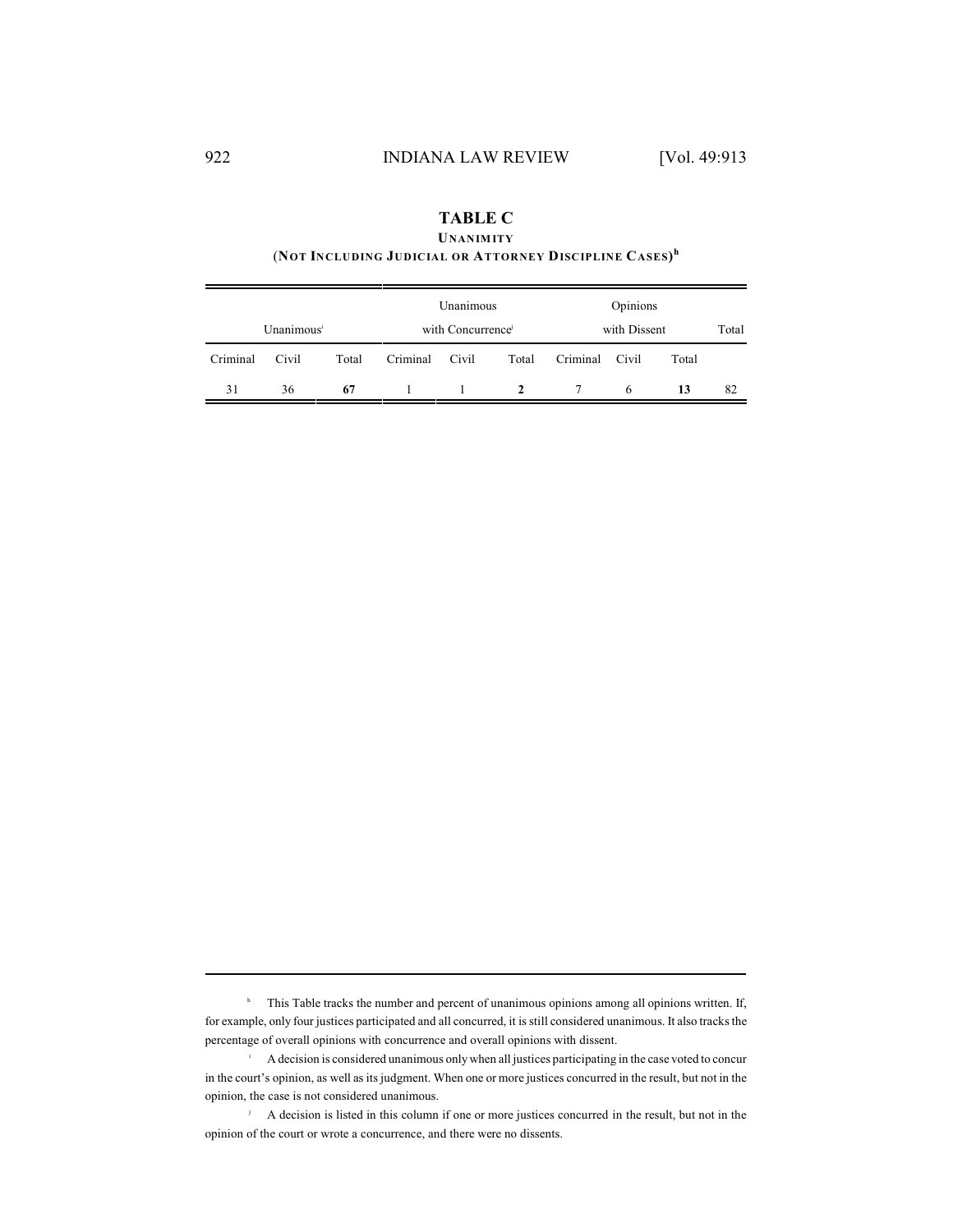#### **TABLE D k**

| <b>SPLIT DECISIONS</b> <sup>K</sup> |
|-------------------------------------|
|                                     |

| <b>Justices Constituting the Majority</b> | Number of Opinions <sup>1</sup> |
|-------------------------------------------|---------------------------------|
| 1. Rush, C.J., Dickson, J., Massa, J.     | 2                               |
| 2. Rush, C.J., David, J., Massa, J.       | $\mathcal{L}$                   |
| 3. Rush, C.J., Dickson, J., Rucker, J.    |                                 |
| 4. Rush, C.J., Rucker, J., Massa, J.      | 2                               |
| 5. Rush, C.J., David, J., Rucker, J.      |                                 |
| 6. David, J., Dickson, J., Massa, J.      | 3                               |
| 7. David, J., Dickson, J., Rucker, J.     |                                 |
| Total <sup>m</sup>                        | 12                              |

<sup>k</sup> This Table concerns only decisions rendered by full opinion. An opinion is counted as a split decision if two or more justices voted to decide the case in a manner different from that of the majority of the court.

<sup>1</sup> This column lists the number of times each group of justices constituted the majority in a split decision.

 $m$  The 2015 term's split decisions were:

1. Rush, C.J., Dickson,J., Massa, J.: Anderson v. Gaudin, 42 N.E.3d 82 (Ind. 2015) (Dickson,J.); Shell v. State, 24 N.E.3d 968 (Ind. 2015) (Rush, C.J.).

2. Rush, C.J., David, J., Massa, J.: Pierce v. State, 29 N.E.3d 1258 (Ind. 2015) (Massa, J.); Griesemer v. State, 26 N.E.3d 606 (Ind. 2015) (Massa, J.).

3. Rush, C.J., Dickson, J., Rucker, J.: Sargent v. State, 27 N.E.3d 729 (Ind. 2015) (Rucker, J.).

4. Rush, C.J., Rucker, J., Massa, J.: Hay v. Hay, 33 N.E.3d 1038 (Ind. 2015) (Rush, C.J.); Giles v. Anonymous Physician I, 30 N.E.3d 710 (Ind. 2015) (Rush, C.J.).

5. Rush, C.J., David, J., Rucker, J.: Thornton v. State, 43 N.E.3d 585 (Ind. 2015) (per curiam).

6. David, J., Dickson, J., Massa, J.: *In re* Visitation of L-A.D.W., 38 N.E.3d 993 (Ind. 2015) (David,

J.); Hall v. State, 36 N.E.3d 459 (Ind. 2015) (David, J.); Thomson Inc. v. Ins. Co. of N. Am., 33 N.E.3d 1039 (Rush, C.J.).

7. David, J., Dickson, J., Rucker, J.: Russell v. State, 34 N.E.3d 1223 (Ind. 2015) (David, J.).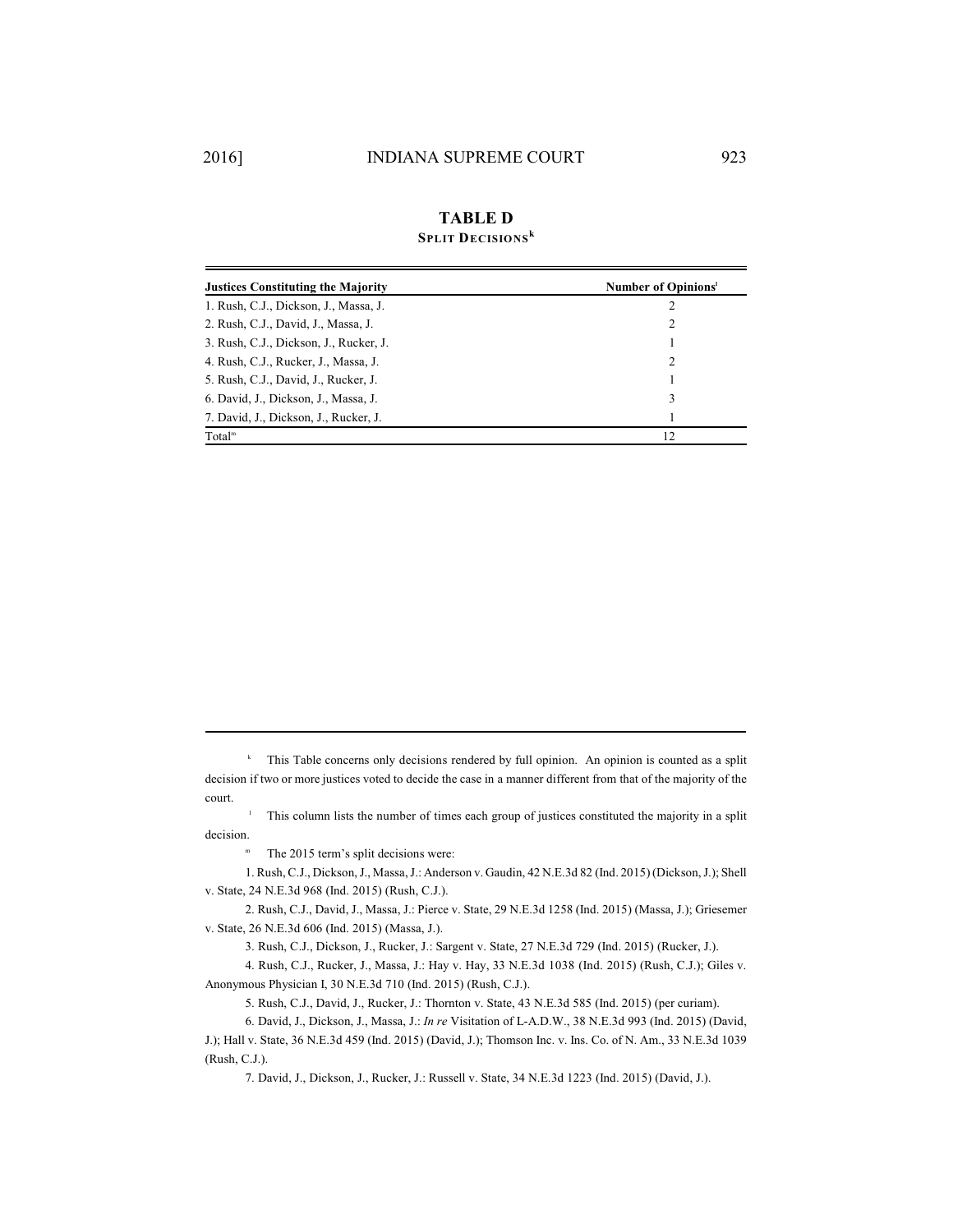## **TABLE E-1 DISPOSITION OF CASES REVIEWED BY TRANSFER AND DIRECT APPEALS n**

|                                        | Reversed or Vacated <sup>o</sup> | Affirmed   | Total |
|----------------------------------------|----------------------------------|------------|-------|
| Civil Appeals Accepted for Transfer    | 29(73%)                          | 11(27%)    | 40    |
| Direct Civil Appeals                   | 1(12%)                           | 7(88%)     | 8     |
| Criminal Appeals Accepted for Transfer | 19(63%)                          | 11(37%)    | 30    |
| Direct Criminal Appeals                | 2(22%)                           | 7(78%)     | 9     |
| Total                                  | 51 (59%)                         | $36(41\%)$ | 87    |

n Direct criminal appeals are cases in which the trial court imposed a death sentence. See IND. CONST. art. VII, § 4. Thus, direct criminal appeals are those directly from the trial court. A civil appeal may also be direct from the trial court. *See* IND. APP. R. 56, R. 63. Pursuant to Rules of Procedure for Original Actions, all other Indiana Supreme Court opinions are accepted for transfer from the Indiana Court of Appeals. *See* IND. APP. R. 57.

<sup>&</sup>lt;sup>o</sup> Generally, the Indiana Supreme Court uses the term "vacate" when it is reviewing a court of appeals opinion, and the term "reverse" when the court overrules a trial court decision. A point to consider in reviewing this Table is that the court technically "vacates" every court of appeals opinion that is accepted for transfer, but may only disagree with a small portion of the reasoning and still agree with the result. *See* IND. APP. R. 58(A). As a practical matter, "reverse" or "vacate" simply represents any action by the court that does not affirm the trial court or court of appeals's opinion.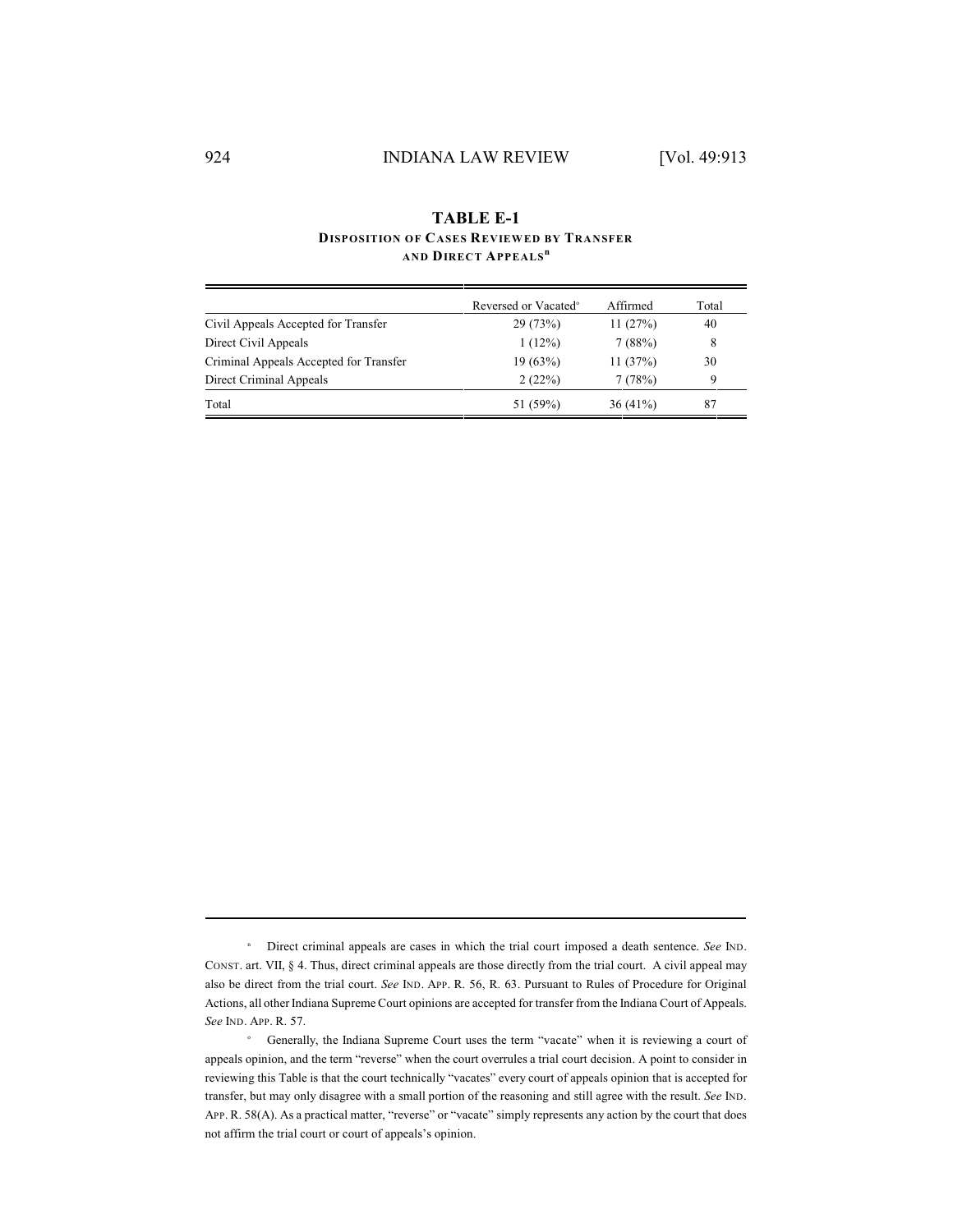## **TABLE E-2 DISPOSITION OF PETITIONS TO TRANSFER TO SUPREME COURT IN 2015 p**

|                       | Denied or Dismissed | Granted        | Total |
|-----------------------|---------------------|----------------|-------|
| Petitions to Transfer |                     |                |       |
| Civil <sup>q</sup>    | 208 (78%)           | (22%)<br>57    | 265   |
| Criminal <sup>r</sup> | 464 (94%)           | (6%)<br>30     | 494   |
| Juvenile <sup>s</sup> | 27(93%)             | (7%)           | 29    |
| Total                 | 699 (89%)           | $(11\%)$<br>89 | 788   |

- <sup>P</sup> This Table analyzes the disposition of petitions to transfer by the court. *See* IND. APP. R. 58(A).
- <sup>q</sup> This also includes petitions to transfer in tax cases and workers' compensation cases.
- $\cdot$  This also includes petitions to transfer in post-conviction relief cases.
- \* This also includes guardianship and adoption cases.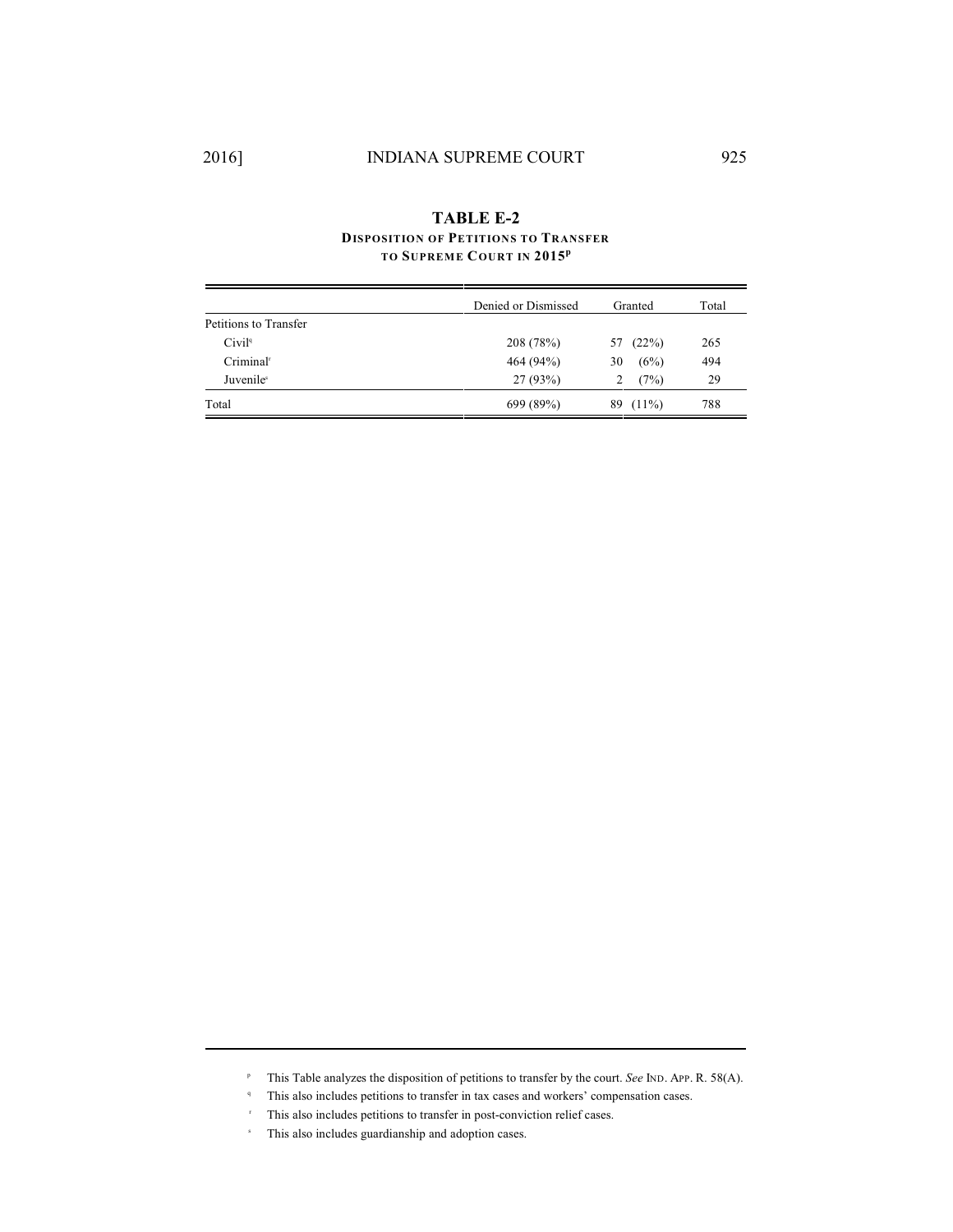## **TABLE F SUBJECT AREAS OF SELECTED DISPOSITIONS WITH FULL OPINIONS t**

| <b>Original Actions</b>                                               | Number           |
|-----------------------------------------------------------------------|------------------|
| • Certified Ouestions                                                 | 1 <sup>u</sup>   |
| • Writs of Mandamus or Prohibition                                    | $\mathbf{0}$     |
| • Attorney Discipline                                                 | $4^v$            |
| • Judicial Discipline                                                 | $1^w$            |
| Criminal                                                              |                  |
| • Death Penalty                                                       | $8^x$            |
| • Fourth Amendment or Search and Seizure                              | $2^y$            |
| • Writ of Habeas Corpus                                               | $\mathbf{0}$     |
| Emergency Appeals to the Supreme Court                                | $\mathbf{0}$     |
| Trusts, Estates, or Probate                                           | 1 <sup>z</sup>   |
| Real Estate or Real Property                                          | $4^{aa}$         |
| Personal Property                                                     | 1 <sub>bp</sub>  |
| Landlord-Tenant                                                       | 0                |
| Divorce or Child Support                                              | 4 <sup>cc</sup>  |
| Children in Need of Services (CHINS)                                  | 3 <sup>dd</sup>  |
| Paternity                                                             | $\mathbf{0}$     |
| Product Liability or Strict Liability                                 | $\Omega$         |
| Negligence or Personal Injury                                         | $2^{\text{ce}}$  |
| Invasion of Privacy                                                   | $\mathbf{0}$     |
| Medical Malpractice                                                   | 1 <sup>ff</sup>  |
| Indiana Tort Claims Act                                               | $1^{ss}$         |
| Statute of Limitations or Statute of Repose                           | 2 <sup>hh</sup>  |
| Tax, Department of State Revenue, or State Board of Tax Commissioners | $\mathbf{0}$     |
| Contracts                                                             | $3$ ii           |
| Corporate Law or the Indiana Business Corporation Law                 | $\mathbf{0}$     |
| Uniform Commercial Code                                               | $\boldsymbol{0}$ |
| <b>Banking Law</b>                                                    | $\theta$         |
| <b>Employment Law</b>                                                 | $4^{jj}$         |
| <b>Insurance Law</b>                                                  | 5 <sup>kk</sup>  |
| Environmental Law                                                     | 0                |
| Consumer Law                                                          | $\mathbf{0}$     |
| Worker's Compensation                                                 | 1 <sup>11</sup>  |
| Arbitration                                                           | $\mathbf{0}$     |
| Administrative Law                                                    | $1^{\text{mm}}$  |
| First Amendment, Open Door Law, or Public Records Law                 | 1 <sup>nn</sup>  |
| <b>Full Faith and Credit</b>                                          | $\boldsymbol{0}$ |
| <b>Eleventh Amendment</b>                                             | $\theta$         |
| Civil Rights                                                          | $2^{oo}$         |
| Indiana Constitution                                                  | 4 <sup>pp</sup>  |

this Table is designed to provide a general idea of the specific subject areas upon which the court ruled or discussed and how many times it did so in 2015. It is also a quick-reference guide to court rulings for practitioners in specific areas of the law. The numbers corresponding to the areas of law reflect the number of cases in which the court substantively discussed legal issues about these subject areas.